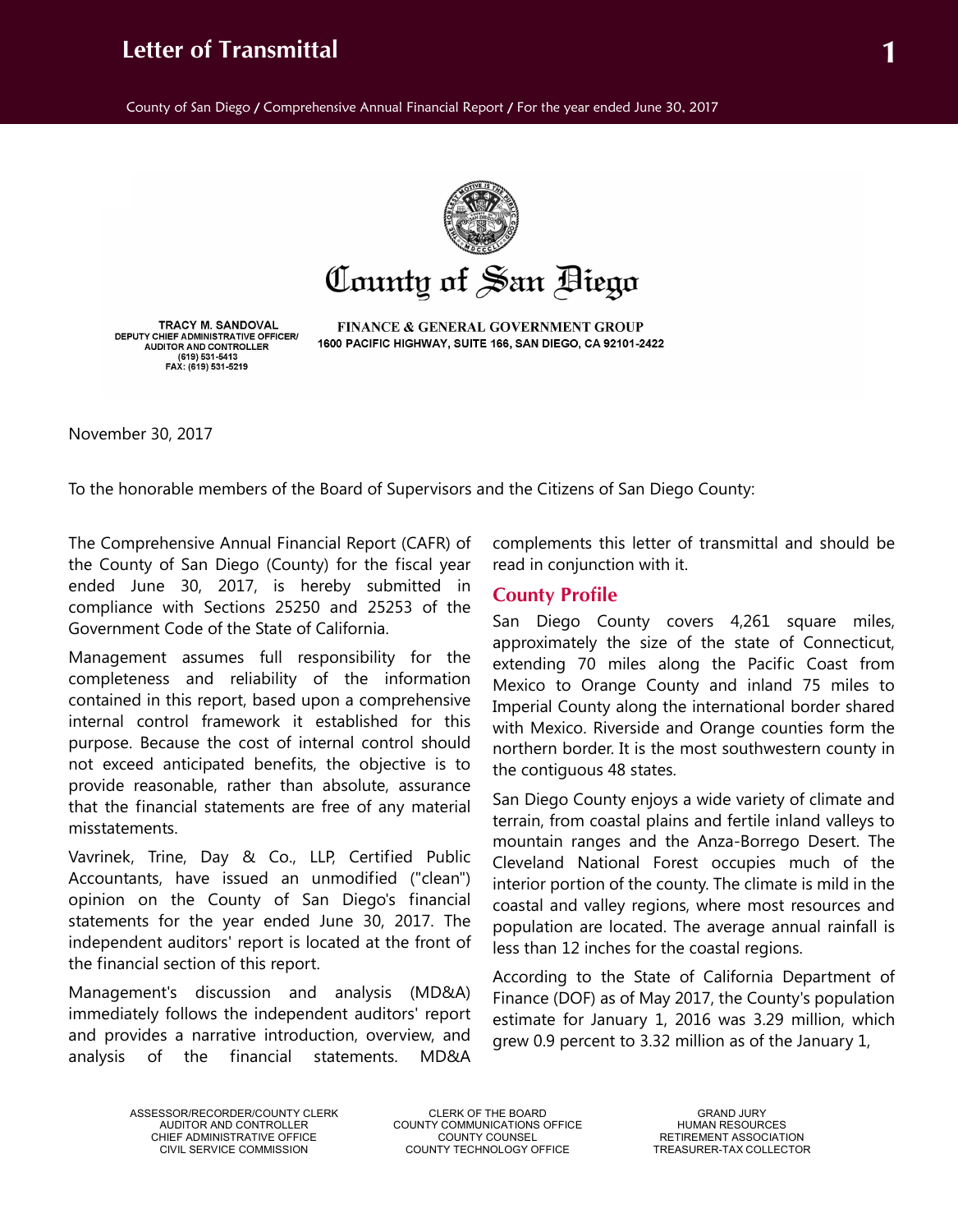2017 estimate. San Diego is the second largest county by population in California according to the DOF and the fifth largest county by population in the nation, as measured by the U.S. Census Bureau based on 2016 population estimates. There are 18 incorporated cities in the County; the City of San Diego being the largest, with a population of approximately 1.41 million; and the City of Del Mar the smallest, at approximately 4,297.

The racial and ethnic composition of the County is as diverse as its geography. The San Diego Association of Governments (SANDAG) projects that in 2035, San Diego's population breakdown will be: 36.3 percent White; 41.4 percent Hispanic; 13.9 percent Asian and Pacific Islander; 4.0 percent African American; and 4.4 percent all other groups including American Indian. A significant growth in the region's Hispanic population is seen in this projection.

# **County Government, Economy and Outlook County Government**

San Diego became one of California's original 27 counties on February 18, 1850, shortly after California became the 31st State in the Union. The County functions under a charter adopted in 1933, as subsequently amended. A five-member Board of Supervisors elected to four-year terms in district, nonpartisan elections governs the County. Each board member is limited to no more than two terms and must reside in the district from which he or she is elected.

The Board of Supervisors sets priorities and approves the County's two-year budget. Per California Government Code Section 23005, the County may exercise its powers only through the Board of Supervisors or through agents and officers acting under the authority of the Board or authority conferred by law. The Board of Supervisors appoints the following officers: the Chief Administrative Officer (CAO), the County Counsel, the Probation Officer and the Clerk of the Board of Supervisors. The CAO appoints the Assistant CAO/Chief Operating Officer, the Deputy CAO/Auditor and Controller and all other appointive officers. The CAO assists the Board of Supervisors in coordinating the functions and operations of the County; is responsible for carrying

out all of the Board's policy decisions that pertain to the functions assigned to that officer; and supervises the expenditures of all departments. Elected officials head the offices of the Assessor/Recorder/County Clerk, District Attorney, Sheriff and Treasurer-Tax Collector.

The State Legislature has granted each county the power necessary to provide for the health and wellbeing of its residents. The County provides a full range of public services to residents, including law enforcement, detention and correction, emergency response services, health and human services, parks and recreation, libraries and roads. The County also serves as a delivery channel for many State services, such as foster care, public health care and elections. These services are provided by five business Groups (Public Safety, the Health and Human Services Agency, Land Use and Environment, Community Services and Finance and General Government), each headed by a General Manager who reports to the CAO.

#### **Economy and Outlook**

Gross domestic product (GDP) is one of the main indicators of the health of the nation's economy, representing the total dollar value of all goods and services produced in the U.S. over a given time period. GDP growth is driven by a variety of economic sectors, as explained by the Institute for Applied Economics, Los Angeles County Economic Development Corporation (LAEDC), "The largest contributor is the consumer, as household spending continues to shoulder approximately two-thirds of the economic activity of the nation. The business sector typically contributes between 15 and 20 percent of GDP. Government spending is small and often used to make up for a decline in the consumer sector, such as during a recession. Net exports contribute to or detract very little from GDP growth."

Calendar year 2016 saw some growth in real GDP, closing the year with a mediocre 1.5 percent annual growth over the previous year, compared to an increase of 2.9 percent seen in 2015, according to the U.S. Department of Commerce Bureau of Economic Analysis (BEA). LAEDC reports that the 2016 growth in real GDP was, "the slowest annual growth rate since 2011, and below the annual average for all recoveries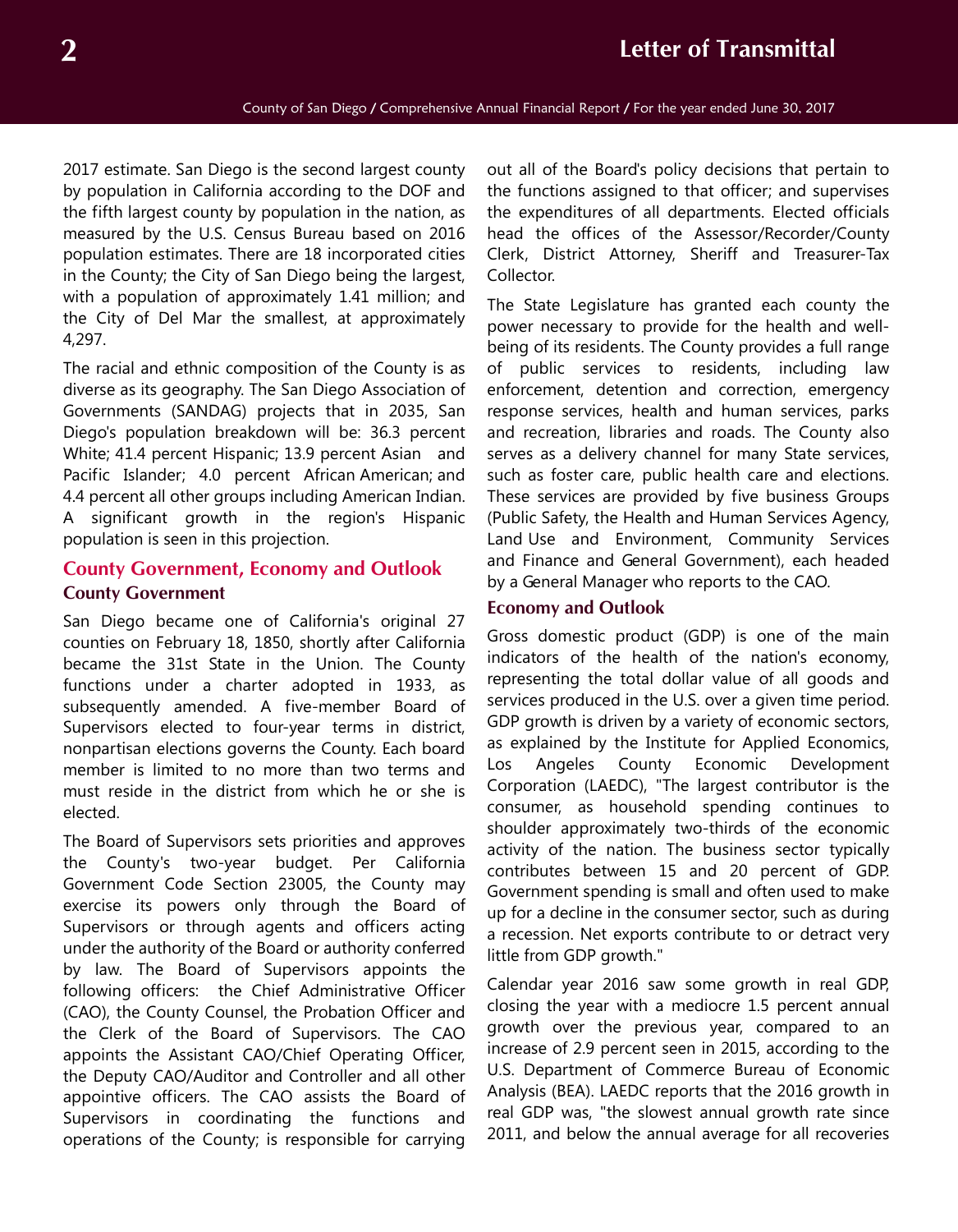since the 1980s-including the current recovery period." The BEA attributes the modest increase in real GDP in 2016 to positive contributions from personal consumption expenditures, residential fixed investment, state and local government spending, exports, and federal government spending that were offset somewhat by negative contributions from private inventory investment and nonresidential fixed investment as well as increases in imports.

According to the minutes of the January 31-February 1 meeting of the Federal Open Market Committee (FOMC) of the Federal Reserve Board, real GDP growth in the fourth quarter of 2016 was estimated to have been faster than anticipated. The FOMC projects that the slow pace of growth seen at the end of 2016 will continue through the first half of 2017, and that consumer price inflation would increase over the next several years, driven by increases in food and energy prices and non-energy imports.

The UCLA Anderson Forecast June 2017 Report projects real GDP growth of 2.2 percent in 2017, 2.6 percent in 2018 and 2.2 percent in 2019, and previously cautioned that the growth target of 4 percent identified by the current Presidential administration was unlikely and could lead to increased inflation, given that the nation is near full employment. The nation's unemployment rate of 4.9 percent is projected to drop to 4.5 percent and 4.2 percent in 2017 and 2018, respectively. Many uncertainties abound with regard to the economic impacts of the federal policy changes that have been suggested since the November 2016 Presidential election. UCLA Anderson projects that significant reductions to personal and corporate taxes and reductions in regulation in the energy, environment and financial sectors could bring modest growth in the short term however, also would result in a significant increase in the federal deficit, estimated to exceed a trillion dollars by 2019, along with increased inflation and interest rates, with associated negative effects on the housing sector.

Nationally, total housing construction starts are anticipated to increase 6.7 percent in 2017, with the largest gains for single-family homes, according to Kiplinger Economic Forecasts. Kiplinger predicts low housing inventories, rising mortgage rates and modest wage growth will drive gains in housing prices in 2017, particularly in many metropolitan areas.

California's economy is large and diverse, with global leadership in innovation-based industries including information technology, aerospace, entertainment and biosciences. A global destination for millions of visitors, California supports a robust tourism industry, and its farmers and ranchers provide for the world. California accounts for nearly 14 percent of the nation's GDP which is, by far, the largest of any state according to the BEA.

In 2016, California's economy grew an estimated 2.5 percent, outperforming the nation's real GDP growth rate, but at a slower rate of growth compared to the 2014 level of 3.8 percent. State GDP is expected to grow by 2.4 percent in 2017 and 2.6 percent in 2018. Nearly every major industry sector in the State added jobs in 2016, with the exceptions of manufacturing and natural resources, while the largest job gains were seen in the private sector industries of health care and social assistance; leisure and hospitality; and professional, scientific and technical services; and in the public sector. California's job growth is anticipated to slow to 1.7 percent in 2017 and 2018.

Along with the State's job growth, California's unemployment rate averaged 5.4 percent in 2016, the lowest in 9 years. California residents have also seen personal income gains, up 3.1 percent in 2016, due to increased employment and higher wages, although there are disparities across the State. The UCLA Anderson June 2017 Report projects that the unemployment rate in California will fall to 4.8 percent, 4.6 percent and 4.5 percent in 2017, 2018 and 2019, respectively, and that real personal income in the State will rise by 3.1 percent in 2017, 3.3 percent in 2018 and 3.2 percent in 2019. Overall, "California job creation has continued but slowed" according to Beacon Economics, noting that the State is, "effectively at full employment with little slack in the labor market. Moreover, it appears that there are not enough qualified candidates to fill job openings in some industries. Meanwhile, as rents and home prices head north, California's lower wage workers simply cannot afford to live here, adding more strain to an already tight labor market."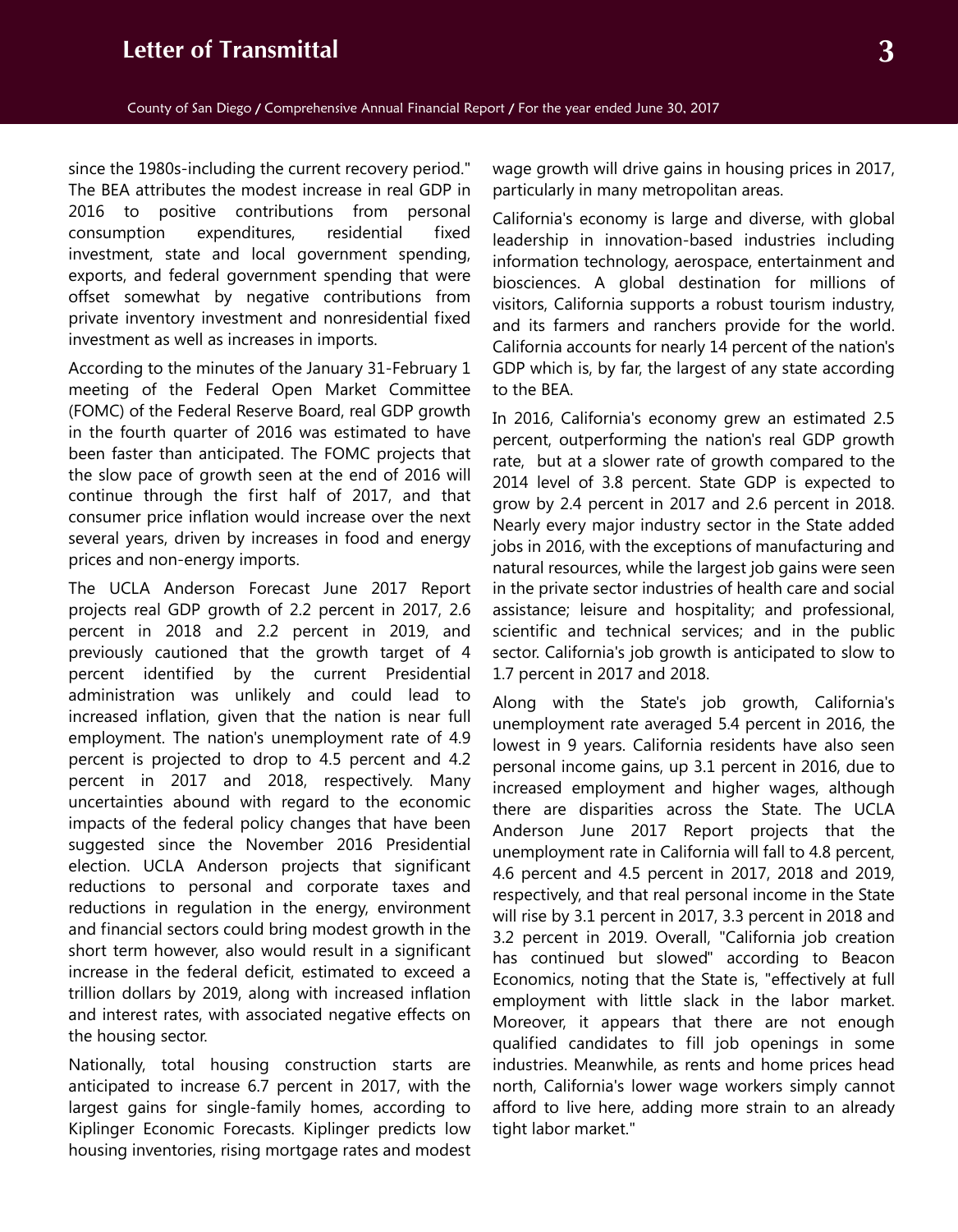# **4 Letter of Transmittal**

A strong employment sector can support continued consumer spending and taxable sales, with positive results for sales tax collection. UCLA Anderson projects real taxable sales will decline by 0.3 percent in 2017 and increase thereafter by 1.9 percent in both 2018 and 2019.

Statewide construction activity continued in 2016 with slow growth in home building evenly-balanced between single-family and multi-family construction permits. UCLA Anderson estimates total residential building permits will continue to increase at a modest pace from 101,200 units in 2016 to 105,100 units in 2017, 115,900 units in 2018 and 118,700 units in 2019. Nonresidential building permit valuation as calculated in real 2009 dollars grew 1.1 percent in 2016 and is expected to decline 1.3 percent in 2017, but to grow 2.3 percent and 1.2 percent in 2018 and 2019, respectively.

It remains to be seen what impacts California will face as a result of the shift in federal leadership on trade, immigration, taxes, regulation and economic stimulus spending. Gains in some industries may be offset by reductions in others and because federal programs generally affect the economy after about 18 months, the results may not be immediately felt.

The San Diego region is home to nearly 3.3 million residents, the second largest county in California in terms of population. The San Diego region includes the largest concentration of military in the world, making the military presence an important driver of the region's economy. In addition, San Diego is a thriving hub for the life sciences/biomedical and technology-oriented industries and a popular travel destination. The region's quality of life attracts a welleducated, talented workforce and well-off retirees which contribute to local consumer spending.

In 2016 the San Diego region accounted for 8.9 percent of California's gross State product and 8.4 percent of the State's population. According to the LAEDC, in 2016 San Diego's economy grew at an estimated 2.4 percent, slightly slower than the State's overall rate of growth, and is expected to expand at a lower rate in 2017, by 2.1 percent, and by 2.3 percent in 2018.

Overall, San Diego's economic outlook continues to be

moderately positive with growth anticipated in 2017, albeit at a slower pace than 2016. The regional gross domestic product is expected to lag in 2017, with the region trailing the State and nation in inflationadjusted growth of only 1.2 percent, according to Kelly Cunningham, economist for the National University System Institute for Policy Research.

Slower growth could result in a slowdown of sales tax collection. According to HdL Companies, "[t]he consensus from dozens of industry analysts, economic think tanks and trade associations is for a leveling off in the rate of sales tax growth that the state has enjoyed for the last six years."

The region's employment showed positive results in 2016 with a 2.4 percent growth in jobs and a drop in unemployment from 5.2 percent in 2015 to 4.7 percent in 2016. Nearly all industries in the region added jobs in 2016 with the largest gains by percentage in administrative and support services; health care and social assistance; leisure and hospitality; and construction sectors. Most industries are projected to continue adding jobs, although at a slower rate of 1.8 percent in 2017 and 1.6 percent in 2018. Unemployment is projected to reach an annual rate of 4.5 percent in 2018.

Coupled with the region's low unemployment, local residents have experienced some growth in personal income. In 2016 total nominal personal income increased by 4.1 percent as a result of increased employment and rising wages. Payroll expansion is anticipated to strengthen in 2017, along with job gains, although growth will be constrained by the rate of growth in the labor force.

Price inflation in the San Diego region, as measured by the U.S. Bureau of Labor Statistics' Consumer Price Index for All Urban Consumers (CPI-U), increased 3.3 percent over the 12 preceding months ending in July 2017. Driving the increase in CPI-U in July was increasing prices for shelter.

San Diego housing is among the least affordable in the nation. The median price of a home in the region reached \$495,000 in June 2016 and \$543,500 in June 2017. As of August 2017, it is estimated that a salary of more than \$116,000 would be needed to afford the principal, interest, taxes and insurance payments on a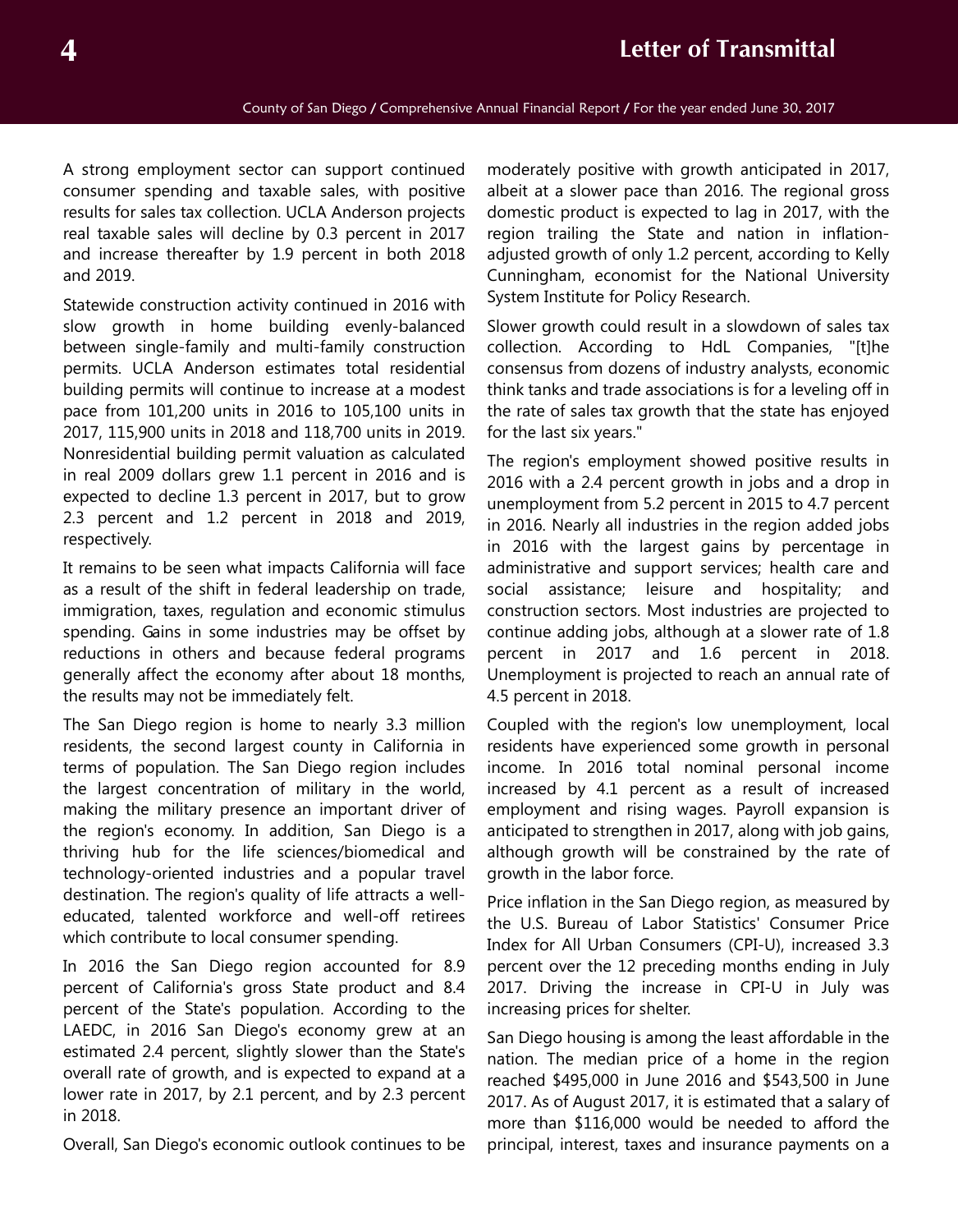local median priced home of \$605,000 in the San Diego-Carlsbad metropolitan region.

According to the LAEDC, new home construction in the region lost some momentum in 2016 with the number of building permits down by 0.3 percent to 9,970 units from 10,005 units in 2015. New home construction is anticipated to improve modestly in 2017, supported by increases in employment, population and income. Like many other urban areas of California, apartment and condominium construction is out-pacing that of single-family homes. Between 2012 and 2016, singlefamily construction was a mere 31 percent of new residential construction in the region.

Another measure of the housing market is the rate of foreclosures, as well as the companion indices of notices of loan default and deeds recorded (changes in ownership). According to the Assessor/Recorder/ County Clerk, foreclosures compared to total deeds recorded averaged 0.3 percent over the three-year period of 2003 through 2005, then rose significantly reaching 16.9 percent in 2008 and has declined to 0.9 percent in 2016. Total deeds recorded in 2016 were 133,383, an increase of 4.1 percent from the previous year. Notices from lenders to property owners that they were in default on their mortgage loans peaked at 38,308 in 2009, and foreclosures reached a high of 19,577 in 2008. In comparison, San Diego County saw 4,352 Notices of Default in 2016, down 15.4 percent from the 2015 level of 5,142. The percentage of properties with delinquent mortgage loans that went into foreclosure averaged at approximately 11.6 percent from 2003 through 2005. During the recession this indicator peaked at 57.5 percent in 2008 but since has declined to 27.4 percent in 2016, a decrease of 8.6 percent from 2015.

The visitor industry is the region's third largest industry and employed more than 180,000 residents in fields directly related to lodging, food service, attractions, and transportation in 2016, according to the San Diego Tourism authority. San Diego welcomes more than 34.9 million visitors annually who spend nearly \$10.4 billion at local businesses. The San Diego Travel Forecast indicates that total visits to the region were anticipated to grow 1.7 percent in 2017 and 2018, lower than previously forecasted based on weakened international travel. Nonetheless, total spending by visitors to the region is projected to grow by 5.3 percent in 2017 and 4.2 percent by 2018 however, "uncertainty in both domestic and international markets will continue to weigh on the San Diego [lodging] market, as well as the US lodging sector as a whole."

The state of the economy impacts the ability of the County to provide the services that residents rely upon. Changing economic conditions impact the County's revenue and workload, along with the strategies used to manage the public's resources.

The real estate market impacts the County's general purpose revenue (GPR). Actual GPR increased in Fiscal Year 2016-17 from Fiscal Year 2015-16. General purpose revenue funds local services when no other funding is available and funds the County's share of costs for services that are provided in partnership with the State and federal governments. The County continues to adjust to changing roles and responsibilities in the areas of health, public safety, and redevelopment.

County management continuously evaluates and responds to the changing economic environment and its impact on the cost and the demand for County services. Specific actions are detailed in the Fiscal Year 2017-19 Adopted Operational Plan which can be accessed at http://www.sdcounty.ca.gov/auditor/ opplan/adoptedlist.html.

#### **County's Economic Base**

The County's economic stability is based on significant manufacturing presence and innovation clusters (e.g. energy storage, cyber-security, and clean tech), a large tourist industry attracted by the favorable climate of the region, a considerable defense-related presence from federal spending, and a thriving hub of biotech and telecommunications industries. Highlights of seasonally unadjusted County employment as of August 2017 data from the California Employment Development Department Labor Market Information Division are listed below:

 Non-farm industry employment totals 1.4 million jobs. This represents a gain of more than 24,000 jobs from August 2016. In comparison, agriculture includes 9,400 jobs, or 0.6 percent of all industries in the region.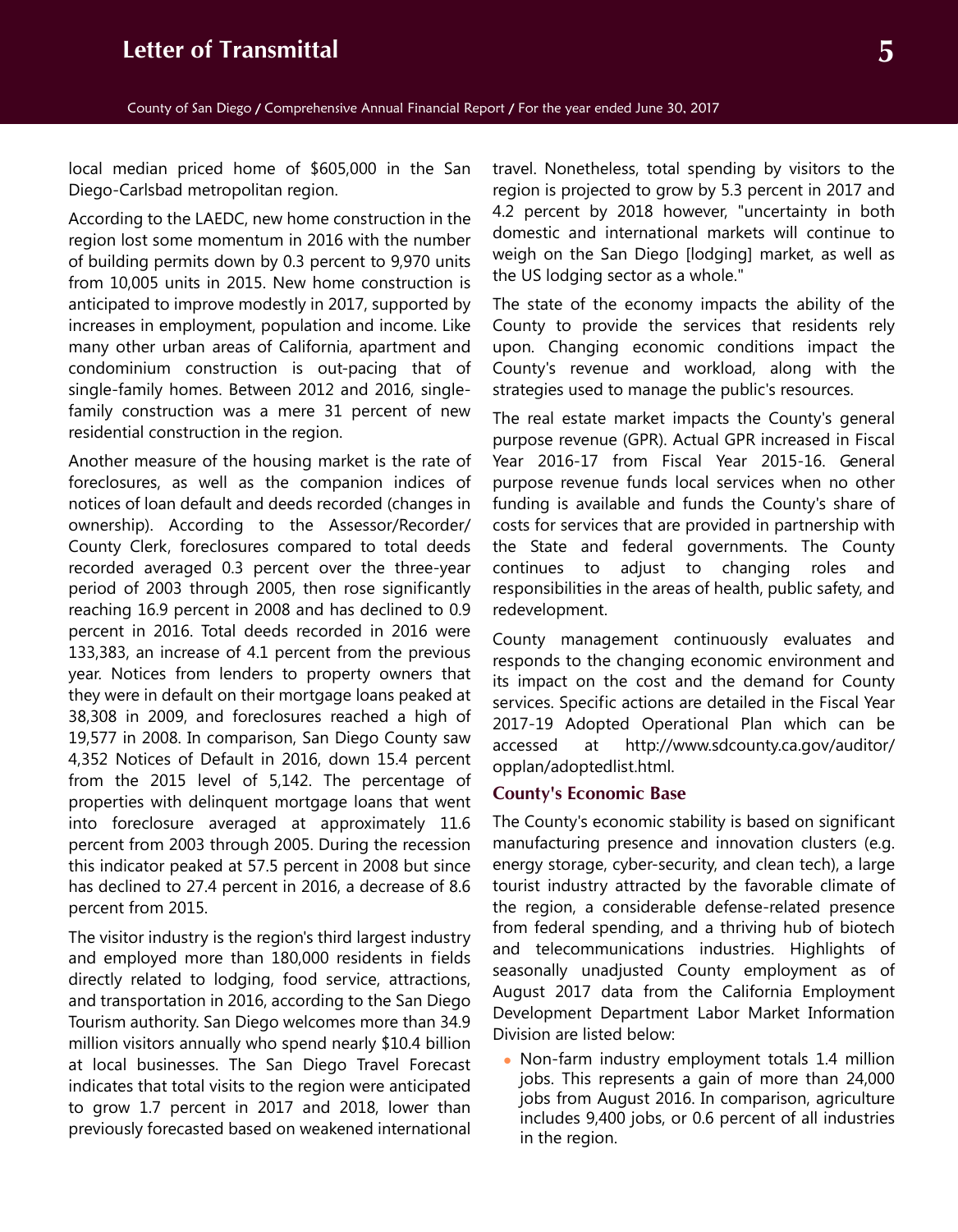- Goods-producing industries make up 13.1 percent of non-farm employment or 188,600 jobs. The most significant sectors include manufacturing, which accounted for 7.4 percent of non-farm employment or 107,400 jobs; and construction employment, which accounted for 5.6 percent of total non-farm employment or 80,900 jobs.
- Private (non-government) services industries constitute the largest share of employment in the region and accounted for 70.4 percent of non-farm employment, with more than 1.0 million employed. These industries include: transportation, information, financial activities, professional and business services, education and health services, leisure and hospitality, and other services.
- Of these, professional and business services make up the largest non-government sector, comprising 23.1 percent of private service-providing employment, totaling 235,300 jobs. Other large non-government sectors in this industry category include: trade, transportation and utilities (220,300 jobs), educational and health services (201,800 jobs) and leisure and hospitality (198,700 jobs).
- Government accounted for 16.5 percent of nonfarm service-providing employment, or 238,800 jobs. San Diego's local governments, including education, contribute significantly to this sector.

County revenues that are affected by the state of the local economy include property taxes, sales taxes, and charges for services. Key factors impacting these revenues include real estate activity and consumer spending which are in turn greatly influenced by interest rates and employment levels. Short and longterm interest rates remain low by historical standards.

On balance, based on trends noted, the region's economic performance is expected to maintain slow but steady growth. Yet this conclusion will be impacted by the economic effects of changes in federal policy and administration. Results for the local region will likely be a mix of gains and losses. As the USD Index of Leading Economic Indicators notes, "[a]mong the proposals that have been mentioned that might benefit the local economy are spending on infrastructure, tax cuts, and a boost in defense spending. On the latter, San Diego could benefit from increased personnel and from increased shipbuilding as the Navy expands. On the downside, increased trade barriers, particularly against Mexico and China, could

hurt local companies that sell in an international market. Any gains from manufacturing returning to the United States would not likely benefit San Diego as those would involve heavy manufacturing, which is not a significant sector of the local economy."

# **General Management System**

The General Management System (GMS) is the County's foundation that guides operations and service delivery to residents, businesses and visitors. The GMS identifies how the County sets goals, prioritizes the use of resources, evaluates performance, ensures collaboration and recognizes accomplishments in a structured, coordinated way. By communicating and adhering to this strategic framework, the County of San Diego is able to create and maintain an organizational culture that values transparency, accountability, innovation, and fiscal discipline and that provides focused, meaningful public services.

At the heart of the GMS are five overlapping components which ensure that the County asks and answers crucial questions, as well as completes required deliverables:

- Strategic Planning
- Operational Planning
- Monitoring and Control
- Functional Threading
- Motivation, Rewards and Recognition

These five GMS components form an annual cycle that is renewed each fiscal year with review of the Strategic Plan and development of a new Operational Plan. More information about the GMS and the Strategic Plan is available online at: www.sdcounty.ca.gov/cao/.

Context for Strategic and Operational Planning

To be effective, the goals that the County sets and the resources that are allocated must be consistent with the purpose of the organization. The context for all strategic and operational planning is provided by the County's vision; a vision that can only be realized through strong regional partnerships with the community, stakeholders and employees.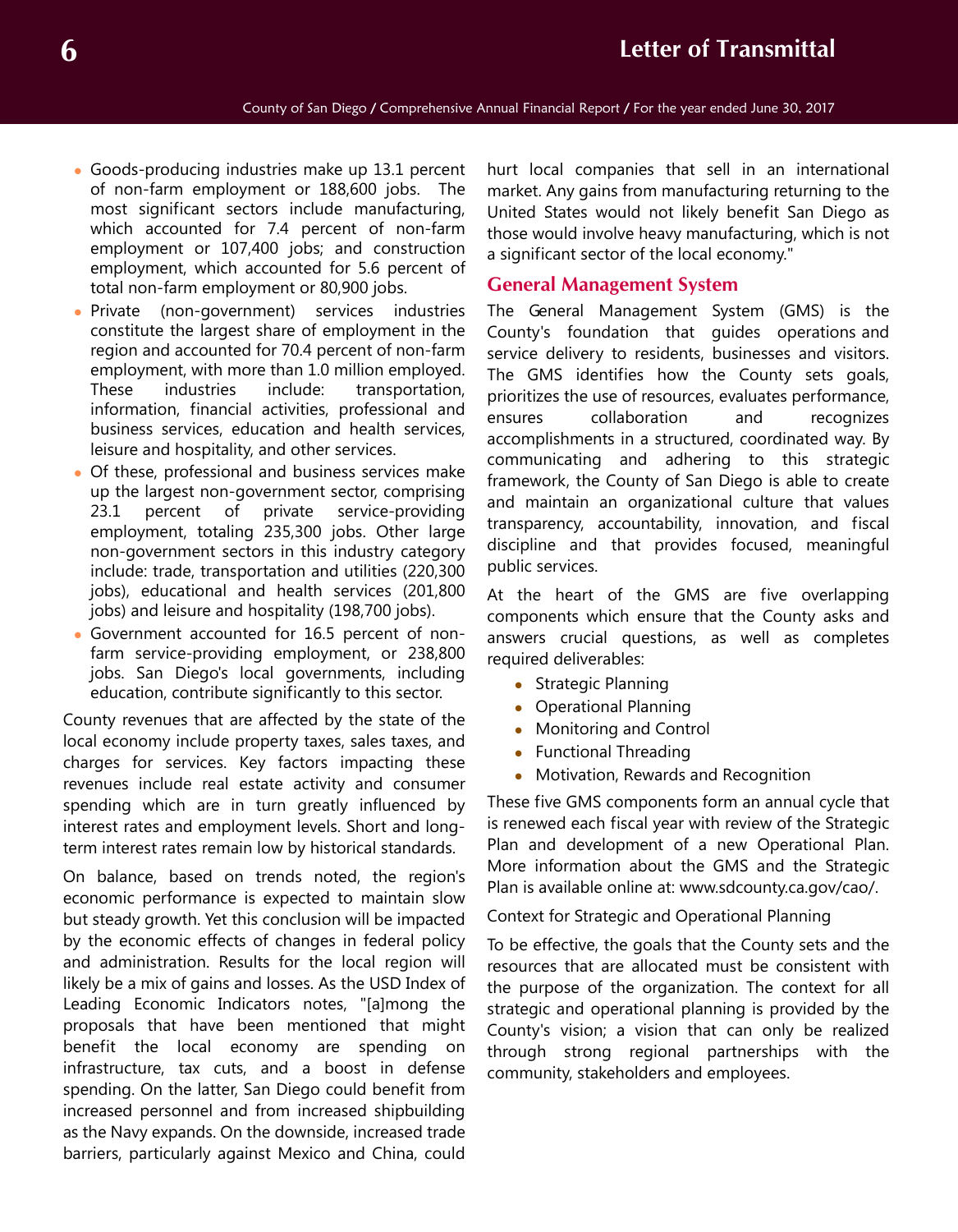#### Vision:

A region that is Building Better Health, Living Safely and Thriving - Live Well San Diego

Mission:

To efficiently provide public services that build strong and sustainable communities

#### Values:

The County recognizes that "The noblest motive is the public good." As such, there is an ethical obligation for employees to uphold basic standards as we conduct operations. The County is dedicated to:

- Integrity Character First
	- We maintain the public's trust through honest and fair behavior
	- We exhibit the courage to do the right thing for the right reason
	- We are dedicated to the highest ethical standards
- Stewardship Service Before Self
	- We are accountable to each other and the public for providing service and value
	- We uphold the law and effectively manage the County's public facilities, resources and natural environment
	- We accept personal responsibility for our conduct and obligations
	- We will ensure responsible stewardship of all that is entrusted to us
- Commitment Excellence in all that we do
	- We work with professionalism and purpose
	- We make a positive difference in the lives of the residents we serve
	- We support a diverse workforce and inclusive culture by embracing our differences
	- We practice civility by fostering an environment of courteous and appropriate treatment of all employees and the residents we serve
	- We promote innovation and open communication

# **Strategic and Operational Planning (Budgetary) Process**

The County ensures operations are strategically aligned across the organization by developing a fiveyear Strategic Plan that sets forth priorities the County will accomplish with public resources. The Strategic Plan is developed by the Chief Administrative Officer (CAO) and the County Executive Team, based on the policies and initiatives set by the Board of Supervisors, an enterprise review of the issues, risks and opportunities facing the region and reflects the changing environment, economy and community needs. All County programs support at least one of these four Strategic Initiatives through Audacious Visions, Enterprise-Wide goals and Cross-Departmental or departmental objectives that make achievement of the initiatives possible. The Strategic Initiatives include:

- **Healthy Families**
- **Safe Communities**
- **Sustainable Environments**
- **Operational Excellence**

The Operational Plan provides the County's detailed financial plan for the next two fiscal years. However, pursuant to Government Code Section 29000 et seq., State law allows the Board of Supervisors to formally adopt only the first year of the Operational Plan as the County's budget. The Board approves the second year of the plan in principle for planning purposes. To demonstrate that resources are allocated to support the County's Strategic Plan, all program objectives in the Operational Plan and department performance measures are aligned with the County's Strategic Initiatives, Audacious Visions and/or Enterprise-Wide Goals. State law permits modifications to the adopted budget during the year with approval by the Board of Supervisors, or in certain instances, by the Deputy Chief Administrative Officer/Auditor and Controller. The Chief Administrative Officer reviews the status of the County's performance against the budget, and requests adjustments as needed, in a quarterly status report to the Board of Supervisors.

## **Financial (Budgetary) Policies**

California Government Code (GC) Sections 29000 through 29144 provide the statutory requirements pertaining to the form and content of the County's budget. Government Code Section 29009 requires a balanced budget in the recommended, adopted and final budgets, defined as "funding sources shall equal the financing uses".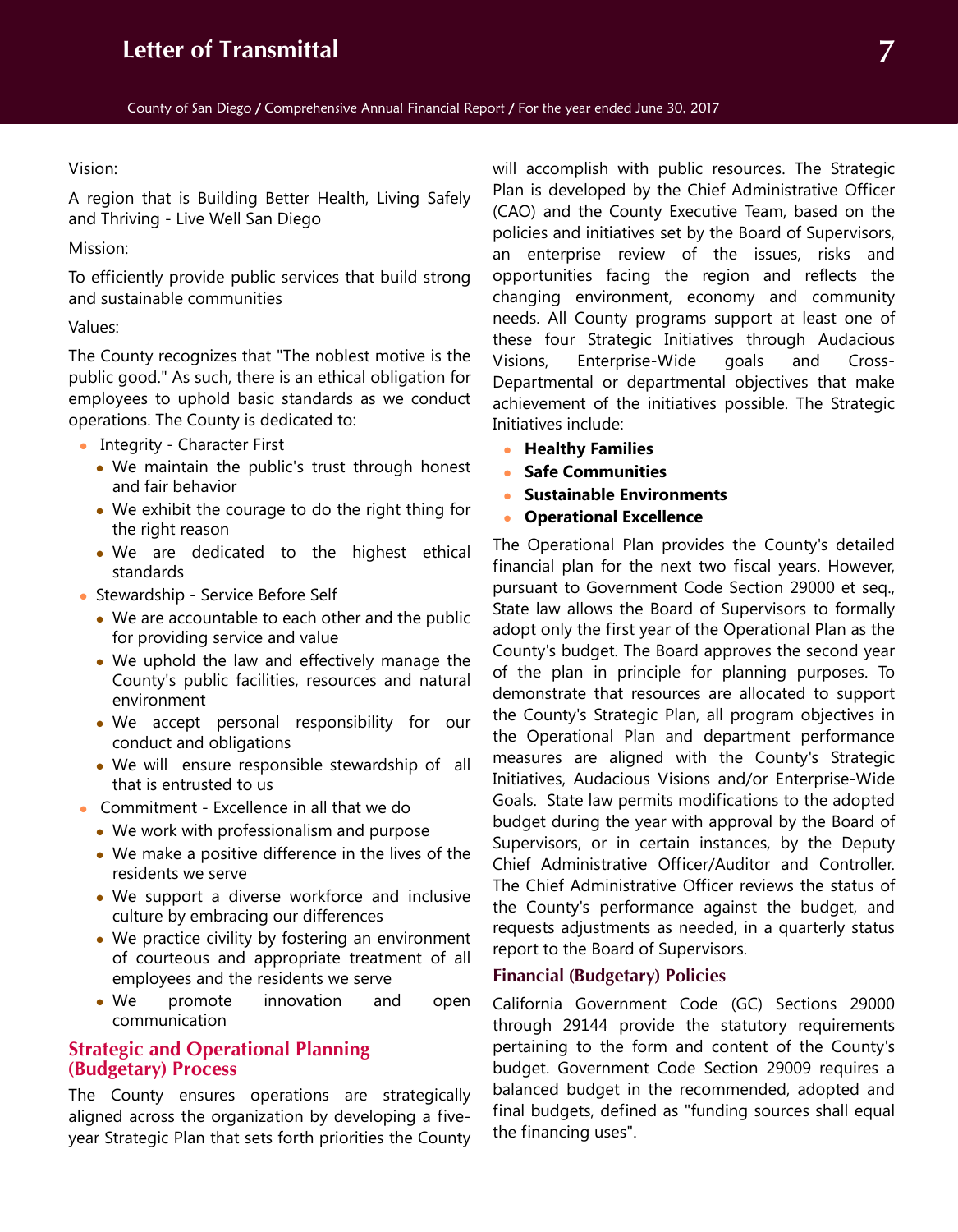County Charter Section 703 establishes the Chief Administrative Officer as responsible for all Groups/ Agencies and their departments (except departments with elected officials as department heads), for supervising the expenditures of all departments and for reporting to the Board of Supervisors whether specific expenditures are necessary.

County Code of Administrative Ordinances Article VII establishes the components and timeline for the budget process and establishes the Chief Administrative Officer as responsible for budget estimates and submitting recommendations to the Board of Supervisors. This article also establishes guidelines for the use of fund balance and the maintenance of reserves in order to protect the fiscal health and stability of the County. Expenditures for services are subject to fluctuations in demand and revenues are influenced by changes in the economy and State and federal regulations. This section ensures the County is prepared for unforeseen events by establishing and maintaining prudent levels of fund balance and reserves, and by ensuring that all onetime resources generated by the County are appropriated for one-time expenditures only.

The County has the following financial policies that serve as guidelines for the budget process:

#### **Board of Supervisors Policies**

A-136 Use of County of San Diego General Management System for Administration of County Operations: Establishes the General Management System (GMS) as the formal guide for the administration of County departments, programs and services, and ensures that all County departments and offices operate in compliance with the GMS.

B-29 Fees, Grants, Revenue Contracts - Department Responsibility for Cost Recovery: Provides a methodology and procedure to encourage County departments to recover full cost for services whenever possible.

B-37 Use of the Capital Program Funds: Establishes funding methods, administration and control, and allowable uses of the Capital Program Funds.

B-58 Funding of the Community Enhancement Program: Establishes guidelines and criteria for

allocating the appropriations for the Community Enhancement Program.

B-63 Competitive Determination of Optimum Service Delivery Method: Provides that selected departments analyze services, either County operated or contracted, to determine if the quality, economy and productivity are equal to that of an alternative delivery method, including other government agencies, and to determine how the revenues can be maximized so the highest level or volume of services can be provided.

E-14 Expenditure of Tobacco Settlement Revenue in San Diego County: Establishes that revenue received from the Tobacco Master Settlement Agreement (1998) shall be allocated to support a comprehensive tobacco control strategy, to increase funding for health care-based programs, and to supplement, but not replace, existing health care revenue.

B-65 Long-Term Financial Management Policy: Governs the management and planning for the longterm financial outlook and obligations that bear the County of San Diego's name or name of any subordinate Agency for the County.

B-72 Neighborhood Reinvestment Program: Establishes guidelines and criteria for allocating the appropriations for the Neighborhood Reinvestment Program.

M-13 Legislative Policy: State-Mandated Local Program Costs: Calls on the State and Federal Legislature to encourage equitable reimbursement of mandated program costs.

## **Administrative Manual**

0030-01 Procedure for Fees, Grants and Revenue Contracts for Services Provided to Agencies or Individuals Outside the County of San Diego Organization: Establishes a procedure within the framework of Board of Supervisors Policy B-29, to serve as guidance in the process of recovering full costs for services provided to agencies or individuals outside the County of San Diego organization under grants or contracts or for which fees may be charged.

0030-06 State Mandated Cost Recovery: Establishes guidelines to attempt full recovery of all Statemandated costs resulting from chaptered legislation and executive orders.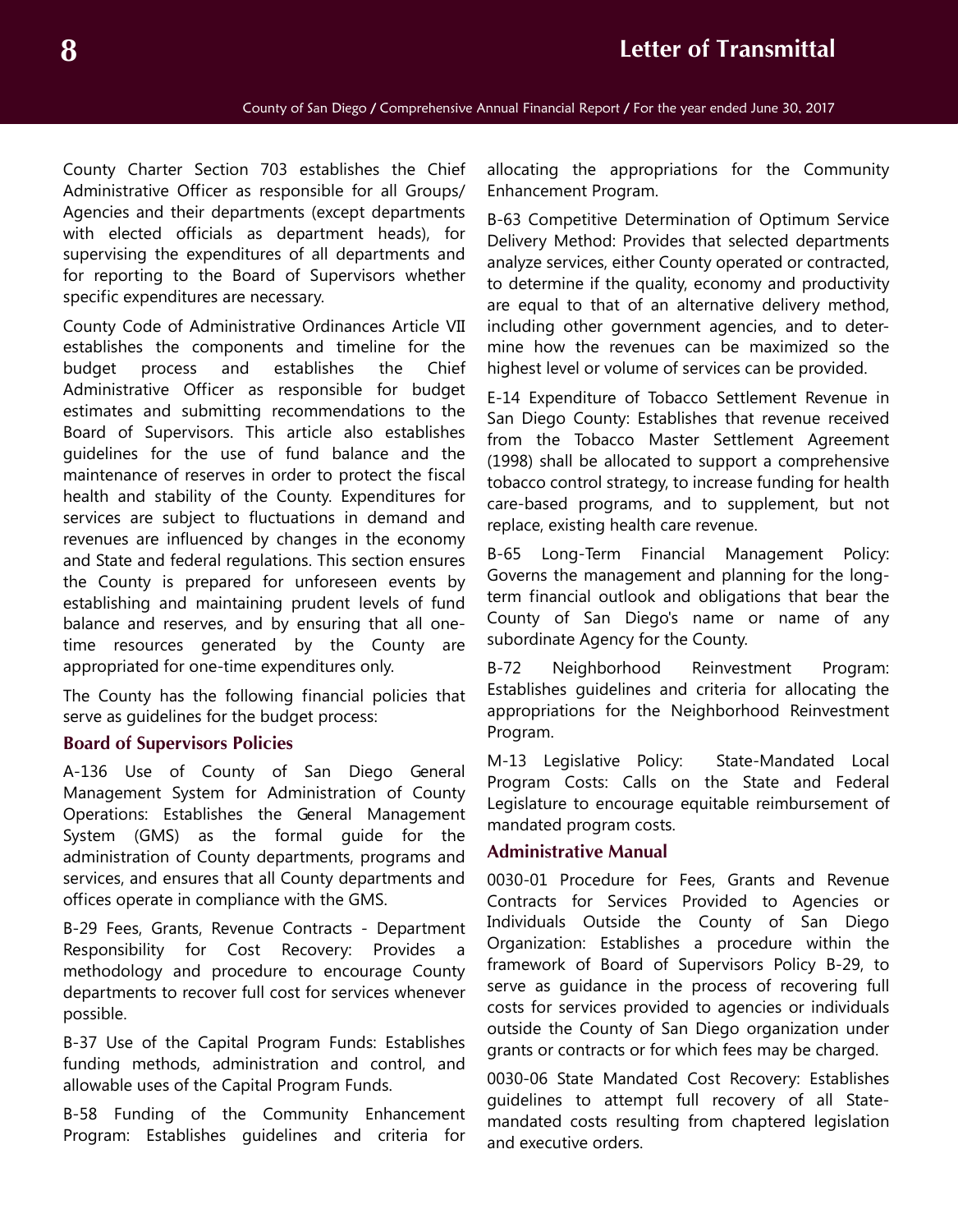0030-10 Transfers of Appropriations Between Objects within a Budget Unit: Establishes a procedure authorizing the Auditor and Controller, under the direction of the CAO, to transfer appropriations between objects within a budget unit (department).

0030-14 Use of One-Time Revenues: Establishes that one-time revenue will be appropriated only for onetime expenditures such as capital projects or equipment, not for ongoing programs.

0030-18 Establishing Funds and Transfer of Excess Cash Balances to the General Fund: Establishes the procedure for approval and establishment of funds and a policy to transfer cash balances into the General Fund, as authorized by California Government Code Section 25252.

0030-22 Revenue Management - Auditor and Controller Responsibilities: The Auditor and Controller is responsible for reviewing and evaluating revenues from all sources in order to maximize these revenues within legal provisions and to institute internal controls and systems to be used by departments to estimate, claim, and collect revenues.

0030-23 Use of the Capital Program Funds (CPFs), Capital Project Development and Budget Procedures: Establishes procedures for developing the scope of capital projects, monitoring the expenditure of funds for capital projects, timely capitalization of assets and closure of capital projects within the Capital Program Funds.

## **Strategic Initiatives and Achievements**

Strategic planning communicates the County's strategic direction for the next five years. The Strategic Plan explains the County's four strategic initiatives, in addition to its vision, mission and values. The four strategic initiatives focus on how the County achieves the vision of a region that is Building Better Health, Living Safely and Thriving.

The five-year Strategic Plan is developed by the Chief Administrative Officer, the Assistant CAO/Chief Operating Officer, the five General Managers and the Strategic Planning Support Team based on the policies and initiatives set by the Board of Supervisors and a countywide review of the risks and opportunities facing the region.

The four strategic initiatives are:

- **Healthy Families -** ensure every resident has the opportunity to make positive healthy choices, that San Diego County has fully optimized its health and social service delivery system and makes health, safety and thriving a focus of all policies and programs.
- **Safe Communities -** make San Diego the safest and most resilient community in the nation, where youth are protected and the criminal justice system is balanced between accountability and rehabilitation.
- **Sustainable Environments -** strengthen the local economy through planning, development and infrastructure, protect San Diego's natural and agricultural resources and promote opportunities for residents to engage in community life and civic activities.
- **Operational Excellence -** promote continuous improvement in the organization through problem solving, teamwork and leadership, focus on customers' needs and keep employees positive and empowered.

Strategic planning starts with audacious visions, which are bold statements detailing the impact the County wants to make in the community. Enterprise-wide goals (EWGs) support the audacious visions by focusing on collaborative efforts that inspire greater results than any one department could accomplish alone. Audacious visions and EWGs are developed to support each of the strategic initiatives.

County EWGs for each Initiative include:

### **Healthy Families**

- Promote the implementation of a service delivery system that is sensitive to those individuals who have been affected by traumatic circumstances.
- Strengthen the local food system and support the availability of healthy foods, nutrition education and nutrition assistance for those who need it.
- Pursue policy change for healthy, safe and thriving environments with a special focus on residents who are in our care or rely on us for support.
- Leverage internal communication resources, resource groups, and social media to enhance employee understanding of Live Well San Diego.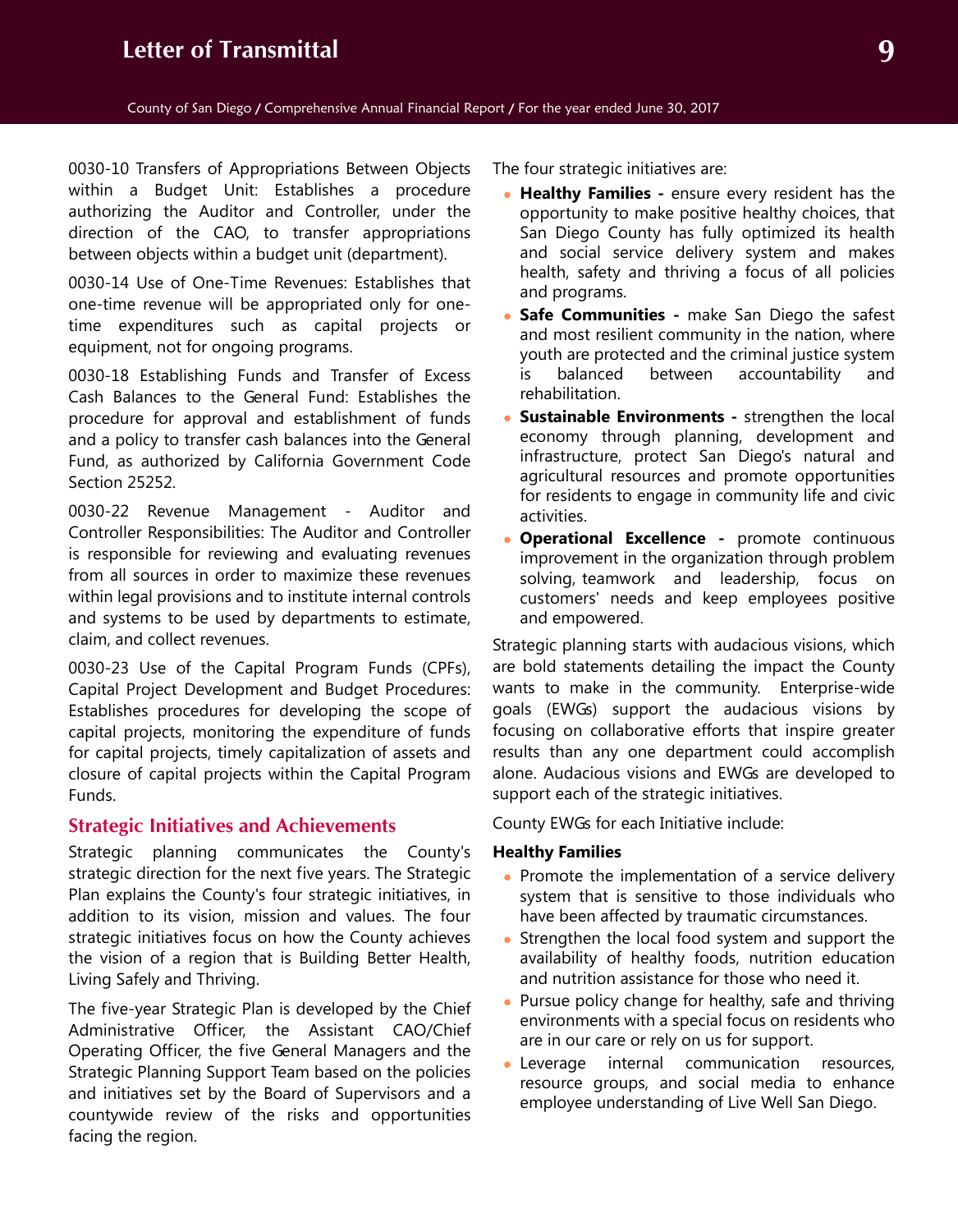## **Safe Communities**

- Encourage and promote residents to take important and meaningful steps to protect themselves and their families for the first 72 hours during a disaster.
- Plan, build and maintain safe communities to improve the quality of life for all residents.
- Strengthen our prevention and enforcement strategies to protect our youth from crime, neglect and abuse.
- Expand data-driven crime prevention strategies and utilize current technologies to reduce crime at the local and regional level.
- Fully implement a balanced-approach model that reduces crime by holding offenders accountable while providing them access to rehabilitation.

## **Sustainable Environments**

- Provide and promote services that increase consumer and business confidence.
- Enhance the quality of the environment by focusing on sustainability, pollution prevention and strategic planning.
- Foster an environment where residents engage in recreational interests by enjoying parks, open spaces and outdoor experiences.
- Create and promote diverse opportunities for residents to exercise their right to be civically engaged and finding solutions to current and future challenges.

## **Operational Excellence**

- Align services to available resources to maintain fiscal stability.
- Provide modern infrastructure, innovative technology and appropriate resources to ensure superior service delivery to our customers.
- Strengthen our customer service culture to ensure a positive customer experience.
- Develop, maintain and attract a skilled, adaptable and diverse workforce by providing opportunities for our employees to feel valued, engaged and trusted.

Within the structure of the two-year operational planning process, the County plans for and attains interim progress toward achievement of the Strategic Initiatives. Some of the highlights over the last year include:

#### **Healthy Families**

- The Health and Human Services Agency (HHSA) initiated ongoing actions to prevent and address elder abuse and help community members plan for their financial health and end-of-life needs through the Alzheimer's Project implementation plan. As part of these efforts, a regional strategy was created to improve services for those with Alzheimer's disease by coordinating community responses to incidents of wandering, identifying affordable and available care services for those with the disease, providing support to caregivers and furthering efforts to find a cure for the disease. Accomplishments included:
	- Secured \$1 million in funding over three years from the Administration for Community Living (ACL), Administration on Aging-Alzheimer's Disease Initiative: Specialized Supportive Services (ADI-SSS) Project. The principal goal of the grant is to improve the capability of San Diego County's aging and disability network by consistently identifying individuals with Alzheimer's disease and related dementia (ADRD) and increasing quality, quantity and accessibility of ADRD-related services. Over the three-year period, the funding will:
		- Reduce caregiver burden by offering two respite programs with dementia-specific case management;
		- Increase identification of individuals with ADRD through brief screening and referrals to physicians for diagnosis; and
		- Expand evidence-informed behavioral symptom management training and expert consultation for family caregivers through a train the trainers program.
- Achieved national accreditation from the Public Health Accreditation Board demonstrating HHSA's commitment to improve and protect the health of the public by advancing the quality and performance of our Public Health Services. The County has become one of six California health departments to earn this distinction. Of nearly 3,000 governmental public health departments in the nation only 135 health departments have earned accreditation status, since the program was launched in 2011.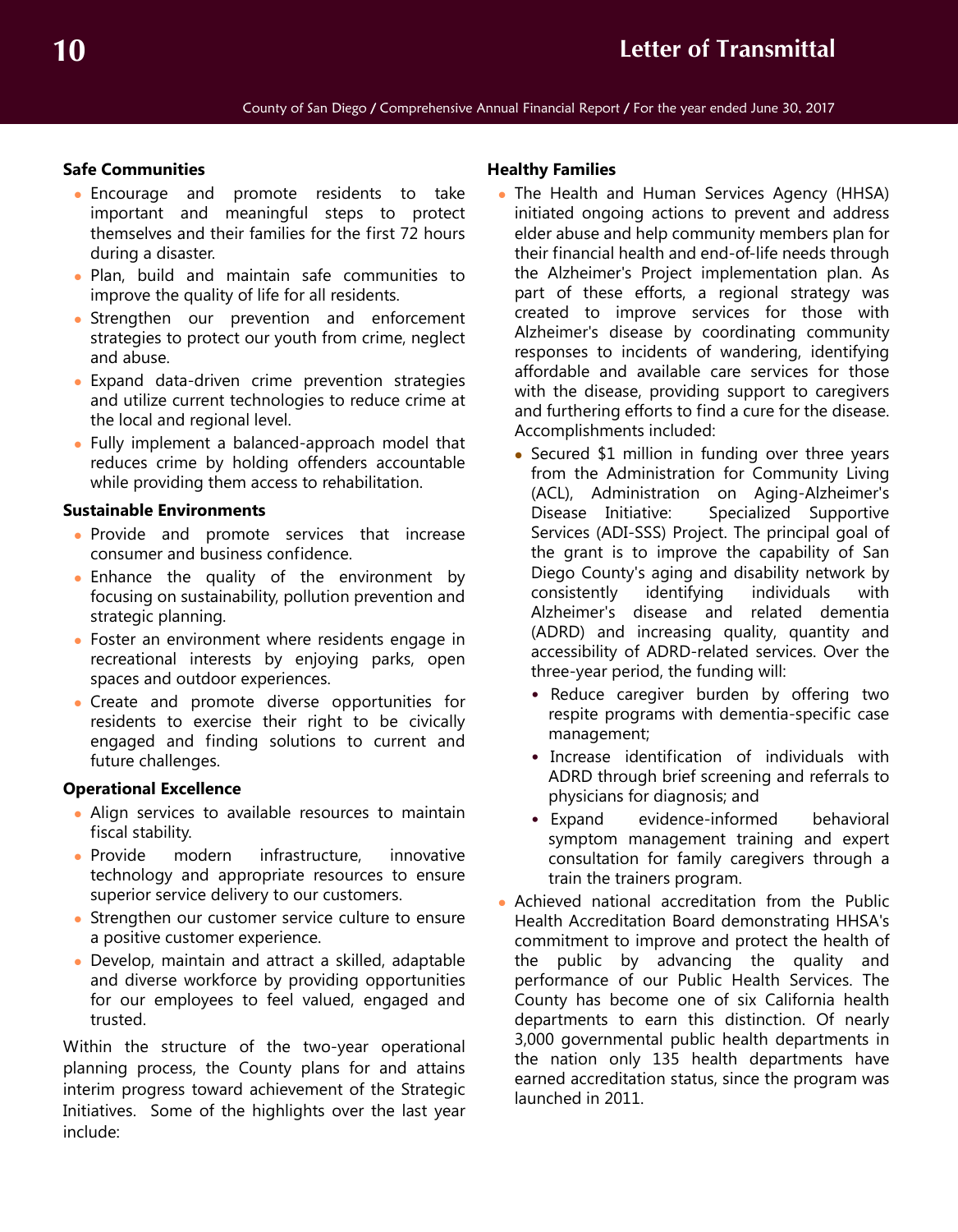HHSA hosted the first-ever Live Well San Diego Advance to bring together over 700 partners and stakeholders to collaborate and celebrate six years of healthy, safe and thriving communities in San Diego. The Advance engaged representatives from each sector, from business to education and community organizations, to network, learn about new tools and best practices, and participate in engaging breakout sessions. Program sessions included: Healthy, Safe, and Thriving Kids; Engaging Business and Leveraging Human Capital; Growing Resilience in Our Communities to Heal Trauma; and Data and Technology for Action & Results.

#### **Safe Communities**

- The Sheriffs Department built access to assessment, referral and treatment for inmates with mental health disorders and substance abuse needs, in order to better facilitate rehabilitation, by:
	- Performing health assessments following intake at San Diego Central Jail to improve clinical outcomes and ensure quality health care for patients;
	- Deploying a new onsite mental health provider, which included access to psychiatrists, a licensed psychologist, and psychiatric nurse practitioners dedicated to performing full mental health assessments, risk identification, treatment and management of a growing population in custody with mental health issues;
	- Enhancing and expanding the Detention Services Bureau's Inmate Safety Program, which includes training hundreds of deputies, and adding six mental health clinicians to better meet the needs of inmates within and across facilities; and
	- Providing additional training to primary health care providers in detention facilities to better recognize and manage mental health issues by launching the Mental Health Training Program, including PERT Training for the detention setting.
- San Diego County Library (SDCL) provided relevant adult programs that promoted lifelong learning and civic engagement by serving more than 150,000 participants, exceeding past levels of service by 55,000 program participants. SDCL also provided students and families a safe place for the pursuit of education and constructive civic engagement in support of the County's Live Well

San Diego Living Safely initiative by offering over 300 after-school programs each month, exceeding planned levels of service by 35 programs per month.

 In a typical year, the Department of Animal Services takes in approximately 24,000 animals including dogs, cats, rabbits, birds, snakes, roosters, horses and other livestock. Through partnerships with local animal welfare organizations in the Getting to Zero program, no healthy or treatable animal has been euthanized since July 2015. Since implementing Getting to Zero, the live release rate has increased from 78.9% in Fiscal Year 2014-15 to 82.7% in Fiscal Year 2016-2017, the highest live release rate in department history.

#### **Sustainable Environments**

- The Department of General Services (DGS) improved County operations through sustainability efforts such as preparing greenhouse gas (GHG) inventories of County operations for calendar year 2016. DGS Achieved a 7.8% reduction in total GHG emissions compared to the prior calendar year.
- The Registrar of Voters successfully conducted a record-setting Presidential General Election in 2016, as measured by community engagement (exceeding staffing recruitment goals for polling sites by 3%), participation in the early Mail Ballot Drop Off Program (a 528% increase above the 2014 Gubernatorial General Election), and enrollment of permanent vote-by-mail voters (an 18% increase above the 2016 Presidential Primary Election).

## **Operational Excellence**

- The Treasurer-Tax Collector (TTC) conducted its first online property tax sale auction which grossed \$5.6 million in sales, topping totals from previous inperson auctions. Under California law, counties can auction off properties to recover unpaid back taxes if owners fail to pay their property taxes for five years or longer. Bidders won 343 properties for a total of \$5,613,700. The TTC previous record stood at \$3.49 million from the 2013 auction, when 62 properties were sold.
- The County has maintained the highest possible ratings with all three major municipal credit rating agencies: Aaa rating with Moody's Investor Service, AAA rating with Standard & Poor's, and AAA with Fitch Ratings. County staff annually meets with the rating agencies to provide an update on County finances and operations. The ratings reflect the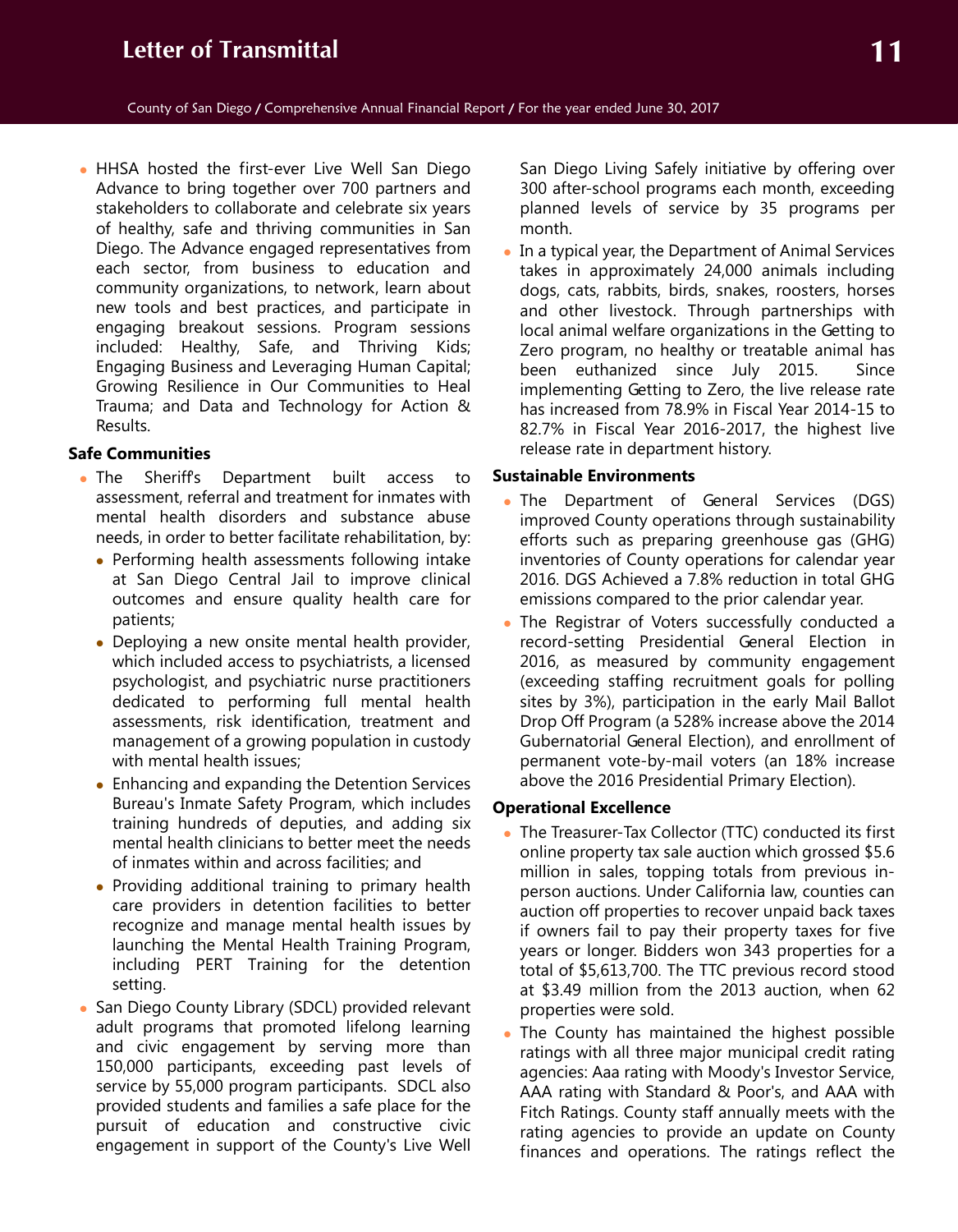County's maintenance of a very strong fiscal position. The County's overall credit quality also benefits from stable and prudent management, which maintained the County's resilient credit strength.

- Significantly enhanced the ability to deliver services to the residents of San Diego County by increasing the number of calls handled related to public assistance benefits and reduced call wait times by over 50% to the Health and Human Services Agency's Access Customer Service Center within the last year. This is a result of process improvements made in 2015 as well as the implementation of a dedicated Community Based Organization line to assist the most vulnerable residents more quickly and efficiently.
- The Health and Human Services Agency implemented automated call messages and text reminders for Medi-Cal, CalFresh and CalWORKs renewals and Semi-Annual Reporting. This innovative use of technology was applied to help remind customers of upcoming appointments or verifications, reduce the churn rate, assist in relocating staff resources to other critical tasks, ensure customers' benefits were received timely and in an uninterrupted fashion and improve productivity and efficiency for Family Resource Center operations.
- Selected a contractor via a competitive procurement process and negotiated a new agreement for the continued outsourcing of the County's Information Technology and Telecommunications services. A new Information Technology and Telecommunications Agreement was approved by the Board of Supervisors in November 2016.
- In February 2017 the County launched the "Tell Us Now" mobile app, which allows residents in unincorporated communities to use their smart phones to submit concerns to the County about a variety of issues as soon as they see them. Residents can report potholes, abandoned cars, graffiti, overcharges at the store or gas station, and even air quality complaints. The app features a GPS component that shows the exact location of the reported issue. Residents can reach four different County departments this way: Planning and Development Services; Air Pollution Control District; Department of Public Works; and Agriculture, Weights and Measures.

• The Department of Environmental Health made it easier for the public to obtain records by making over 250,000 documents accessible online through Accela Citizen Access. This includes septic and graywater layouts and permits; boundary adjustments; mobile home plans and inspections; monitoring well permits, inspections and well completion reports; recycled water plans and inspections; Site Assessment and Mitigation (closed environmental clean-up cases) files; and water well permits, sample results and well logs.

# **Certificate of Achievement**

The Government Finance Officers Association of the United States and Canada (GFOA) awarded a Certificate of Achievement for Excellence in Financial Reporting to the County for its comprehensive annual financial report (CAFR) for the fiscal year ended June 30, 2016. In order to be awarded a Certificate of Achievement, a government must publish an easily readable and efficiently organized CAFR. This report must satisfy both generally accepted accounting principles and applicable legal requirements.

A Certificate of Achievement is valid for a period of one year only. We believe that our current comprehensive annual financial report continues to meet the Certificate of Achievement Program's requirements and we are submitting it to the GFOA to determine its eligibility for another certificate.

## **Other Awards and Recognitions**

The County of San Diego workforce continually plans to cut costs, streamline processes, incorporate the newest technology and expand services to improve the lives of residents and save taxpayer dollars. While the goal is to improve communities, it is gratifying to be recognized for those efforts. The following is a sample of the recognition the County received during the past fiscal year for its leadership and excellence in operations:

- The County earned 56 Achievement Awards from the National Association of Counties for its innovative programs. Some of the award-winning programs include:
	- Leveraging Tablet/4G Tech for Process Automation, an Assessor/Recorder/County Clerk program that uses mobile technology to automate the tracking and location of boats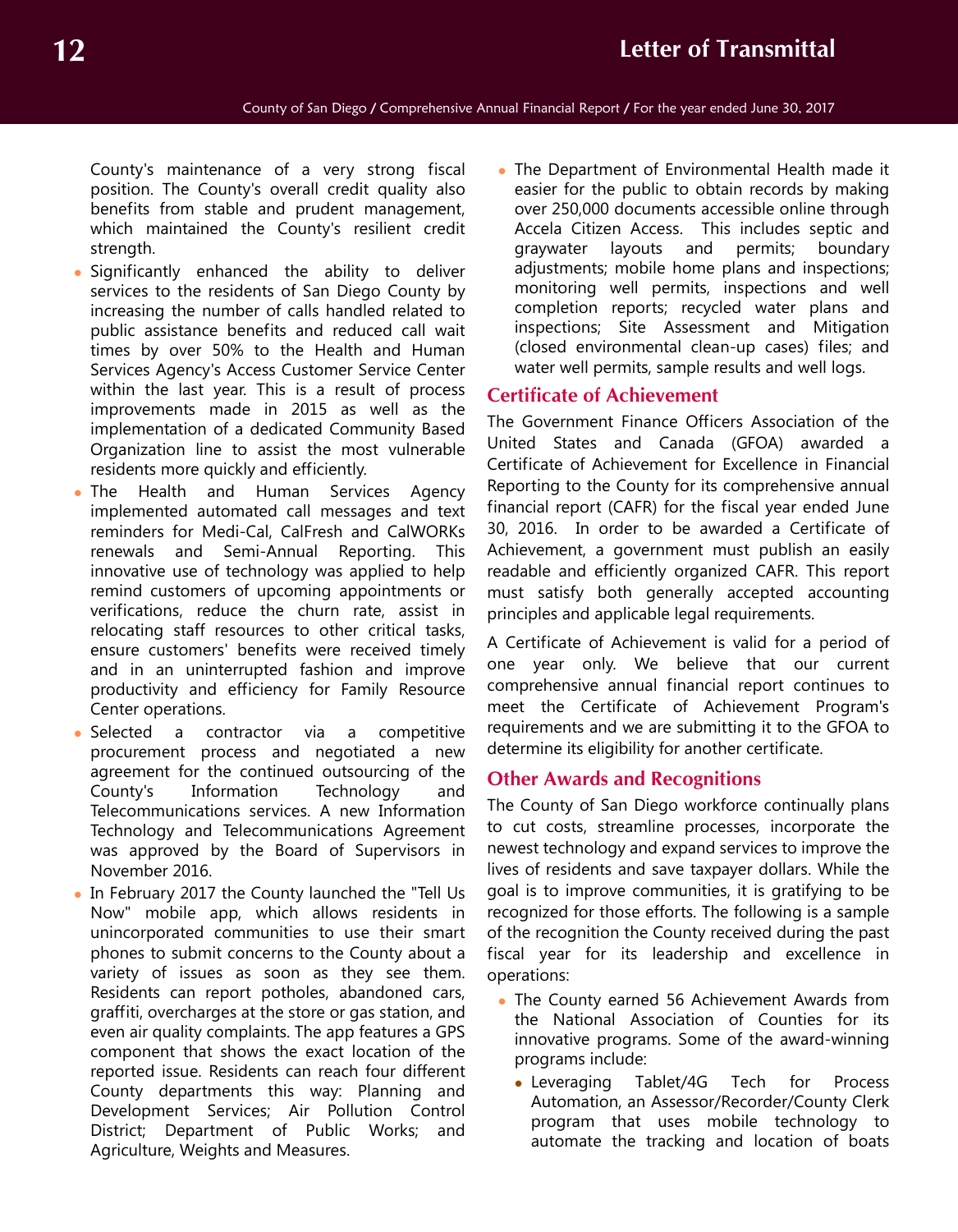docked at marinas in San Diego County. Since implemented, the County has inventoried 12,000 boats in 70 marinas. Previously, inventory was paper-based and required extensive time to prepare. This new process also improved customer satisfaction by enabling automatic and real-time updates to the line of business application for a greater percentage of timely submission of unsecured tax valuations.

- The San Diego County District Attorney's Office Conviction Review Unit (CRU): Continuing the District Attorney's Office tradition of assuring post-conviction justice, the agency established the CRU to examine post-conviction claims of innocence where credible and verifiable evidence is identified or new technology exists to test or retest remaining evidence.
- The San Diego County Fire Authority's (SDCFA's) Regional Fire Prevention Program. Through partnerships with other fire agencies, the SDCFA Fire Prevention Division is able to provide prevention services across several jurisdictional boundaries spanning 2,800 square miles and serving a combined population in excess of 150,000. By working across traditional jurisdictional boundaries, the SDCFA is able to include other agencies and also provide regional consistency in the fire code regulations. This improves fire and life safety on a much larger scale and provides substantial processing efficiencies and cost savings for the county and several fire agencies.
- The Office of Emergency Services' County Security Initiative, a project that includes policy development, vulnerability assessments, site action plans, employee notification systems, training, and employee outreach for hostile situations.
- The Probation Department created a 20-bed Trauma Responsive Unit (TRU) in Juvenile Hall to provide evidence-based treatment to youth affected by traumatic experiences.
- The Department of Public Works Pedestrian Gap Analysis, a customized app to review the safety and walkability of more than 800 miles of sidewalks in 26 communities in the unincorporated area. As a result, Public Works was able to capture survey data in the field and cover all 800+ miles in just 7 months. The

Pedestrian Gap Analysis report, completed in June 2016, led to a priority list for sidewalk projects and a \$1 million allocation for construction. Work to improve 1,800 feet of sidewalks in 5 communities is scheduled to begin in fall 2018.

- Planning and Development Services' (PDS) online Document Library. Members of the public who are interested in county planning and development projects can now find out more about them from their home or office. They can go online to research and download projectrelated documents such as Environmental Impact Reports and Use Permits. PDS was able to place 121, 718 documents into the PDS Document Library for the public to access. As of December 2016, there were nearly 9,000 visits to the PDS Document Library site, saving both the public and employee time, energy and money.
- For the 17th consecutive year, the Department of Purchasing and Contracting received the Achievement in Excellence in Procurement, awarded by the National Institute of Government Purchasing: The Institute for Public Procurement. This award recognizes organizations which demonstrate innovation, professionalism, eprocurement, productivity and leadership attributes of the procurement function.
- The County Communications Office (CCO) was a big winner at the National Association of Telecommunications Officers and Advisors' (NATOA) Government Programming Awards in Austin, Texas. CCO took home nine awards total. It won an Overall Excellence award and picked up two first place awards: for Best Website for countynewscenter.com and in the Public Education category for a piece on the CalWIN Electronic Records Management System in HHSA. CCO also received third place honors in four categories: Promotion of a City/County, Documentary, Community Awareness, & Social Media and additionally received two honorable mentions: Story on using dogs to help vets suffering from PTSD and "Now You Know" video on registering to vote.
- The County Parks and Recreation Department earned national reaccreditation from the Commission for Accreditation of Park and Recreation Agencies (CAPRA). The only national accreditation for parks and recreation operators,